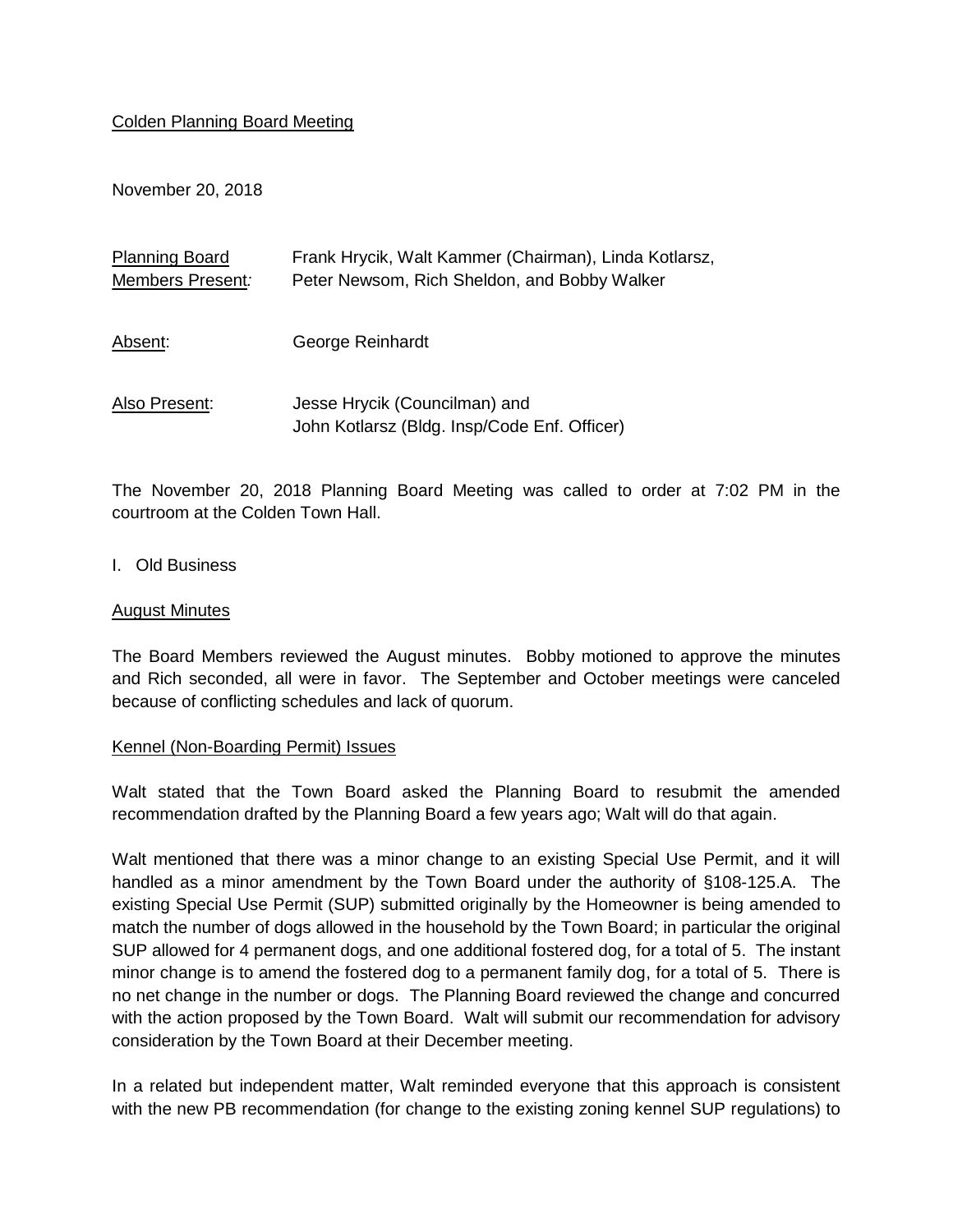the Town Board, which is to ease the number of situations like this one (private landowner with non-commercial kennel with only family dogs only) and the PB remains consistent with our prior recommendation for kennel SUP requirements under the Chapter 108 zoning local laws. Walt will again discuss with the recommended zoning changes with the Town Board and the Town Attorney if necessary.

# Comp & Farmland Plans in other local rural communities

Bobby created a PDF with Comp and Farmland Plans that were similar with the Town of Colden's environment. Walt suggested that the PB members contact Bobby if they would like to review the file after downloading; since the files are large, some PB members can't download due to their Internet access plans. Either Bobby or Walt will make a DVD or USB thumb drive with Bobby's files upon request in those cases. Walt mentioned that the Town of Sardinia is planning to update their Comp and Farm Plan on their own without assistance, but that their ability to do that alone is greatly assisted by their prior existing Comp and Farmland plan since it is a very complete and well done document, even more outstanding when compared to Colden's old documents. It remains unclear that the Colden to bring our plan into compliance and into a format consistent with State guidelines without external professional assistance as Walt has indicated in the past would be required. This issue will continue to be a goal for 2019.

## Luca

Peter submitted the information that he gathered three months ago and hasn't received any updates. He expects one more significant update in the future.

# Zoning Chapter 108 Code Cleanup, Peddler Solicitor, Grass Height, & Larger Animals on Non-Conforming Lots

Walt mentioned zoning Chapter 108 Code Cleanup, Peddler Solicitor, Grass Height, & Larger Animals on Non-Conforming Lots that were reviewed in previous meetings will be added to the 2019 Agenda. Walt will continue discussing the topics with the Town Attorney as well as plan for action and recommendations during 2019. John asked for a true solution for container buildings as nearby towns are having issues and there are already cases in Colden; he will also check with Dawn on how the "container buildings" are taxed in her present policies and procedures in Colden.

# ECRT

Walt mentioned that there weren't any updates to discuss but Walt will schedule a Guest Speaker, representing ECRT, to attend a Planning Board meeting early 2019.